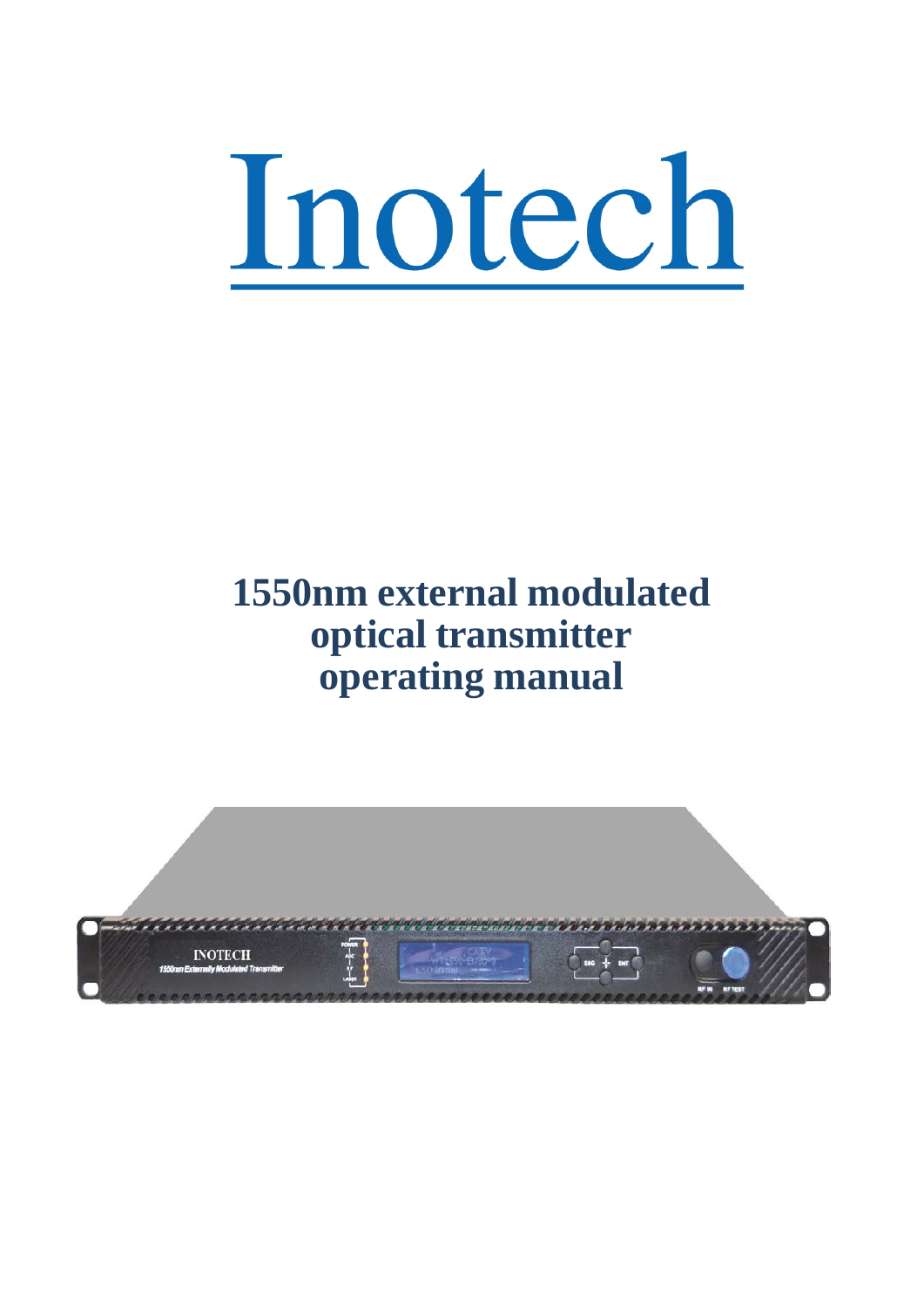# **Table of Contents**

<span id="page-1-0"></span>

# **Safety Instruction**



**INVISIBLE LASER RADIATION** DO NOT VIEW DIRECTLY WITH **OPTICAL INSTRUMENTS CLASS 1M LASER PRODUCT** PERIEC 60825-1:2007

MAX. OUTPUT: 160mW **WAVELENGTH: 1530-1560**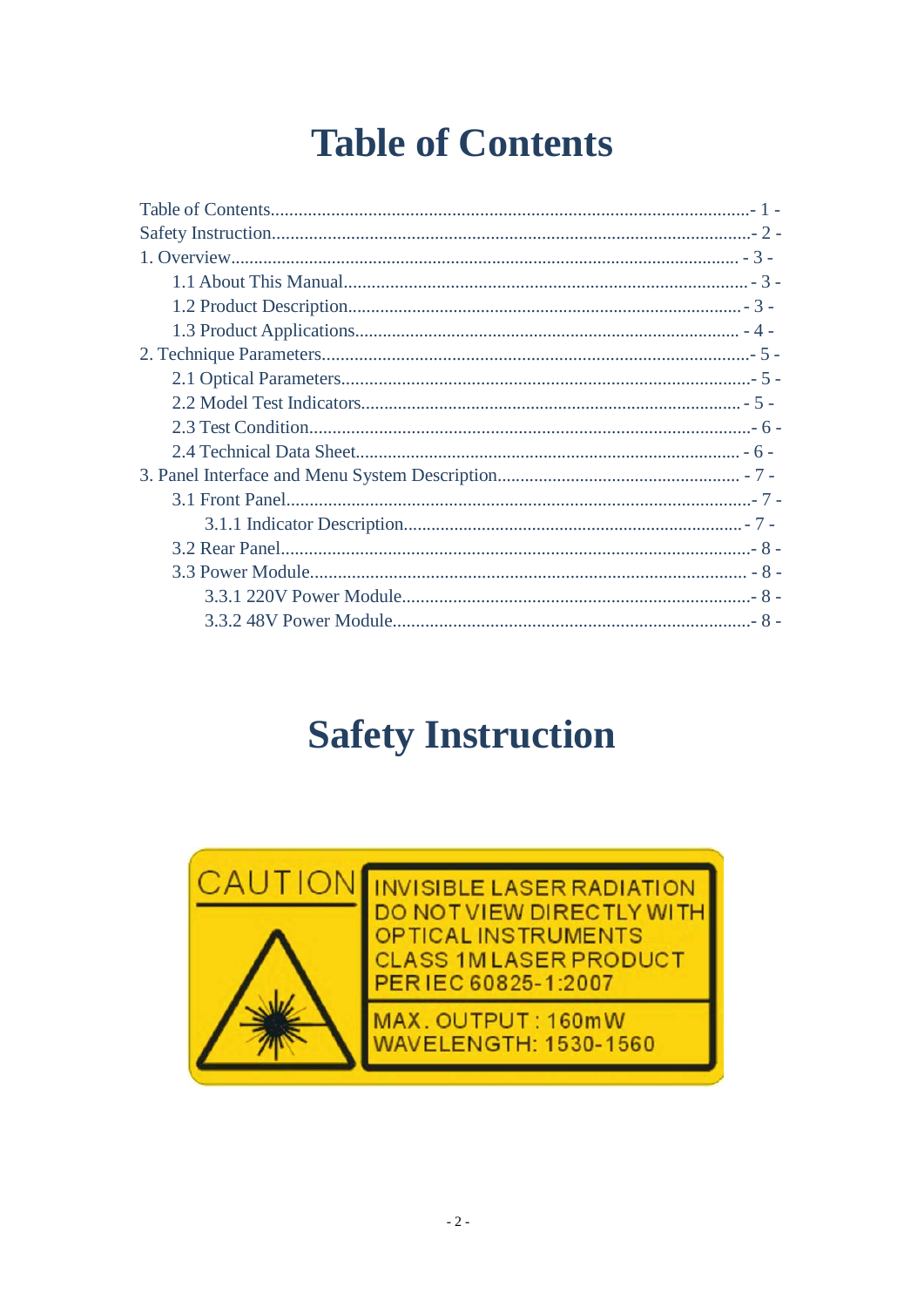#### <span id="page-2-0"></span>**1. Overview**

#### **1.1 About This Manual**

This instruction manual is a complete guide to install and operate the (1RU) WT-1550-EM30 series 1550nm external modulated optical transmitter. Please read the entire manual before beginning installation.

This manual applies to WT-1550-EM30 series external modulated optical transmitter.

• Chapter 1 gives general information about the WT-1550-EM30 series 1550nm external modulated optical transmitter.

• Chapter 2 describes the complete technical specifications of WT-1550-EM30.

• Chapter 3 describes the front/rear panel interfaces and menu system.

• Chapter 4 tells you how to install WT-1550-EM30 series external modulated optical transmitter.

• Chapter 5 tells you the communication setting of WT-1550-EM30.

• Chapter 6 describes maintenance and what to do in the event of problems.

#### **1.2 Product Description**

WT-1550-EM30 series optical transmitter is a 1550nm DFB laser external modulated transmitter. It is specially developed for the CATV signal that satisfies HFC network, and the long-distance transmission of cable phone and cable data.

#### **Working principle**

WT-1550-EM30 series transmitter has 7 function modules: RF control, DFB laser, optical modulator, SBS control, CSO control, communication/display control and power supply.

Automatic gain control circuit (AGC) or manual gain control circuit (MGC) amplifies the RF signal. AGC or MGC control makes the optical modulator maintain a suitable input level. Use the detected RF root-meansquare(RMS)-total power to calculate the optical modulation index(OMI).

In general we recommend using the AGC function, and special users can use the MGC function to adjust the CNR/CSO/CTB performance indexes.

The core of transmitter is the optical modulator. The 1550nm signal input the optical modulator, make the laser intensity changed follow the external RF signal voltage, and then generate the AM optical signal.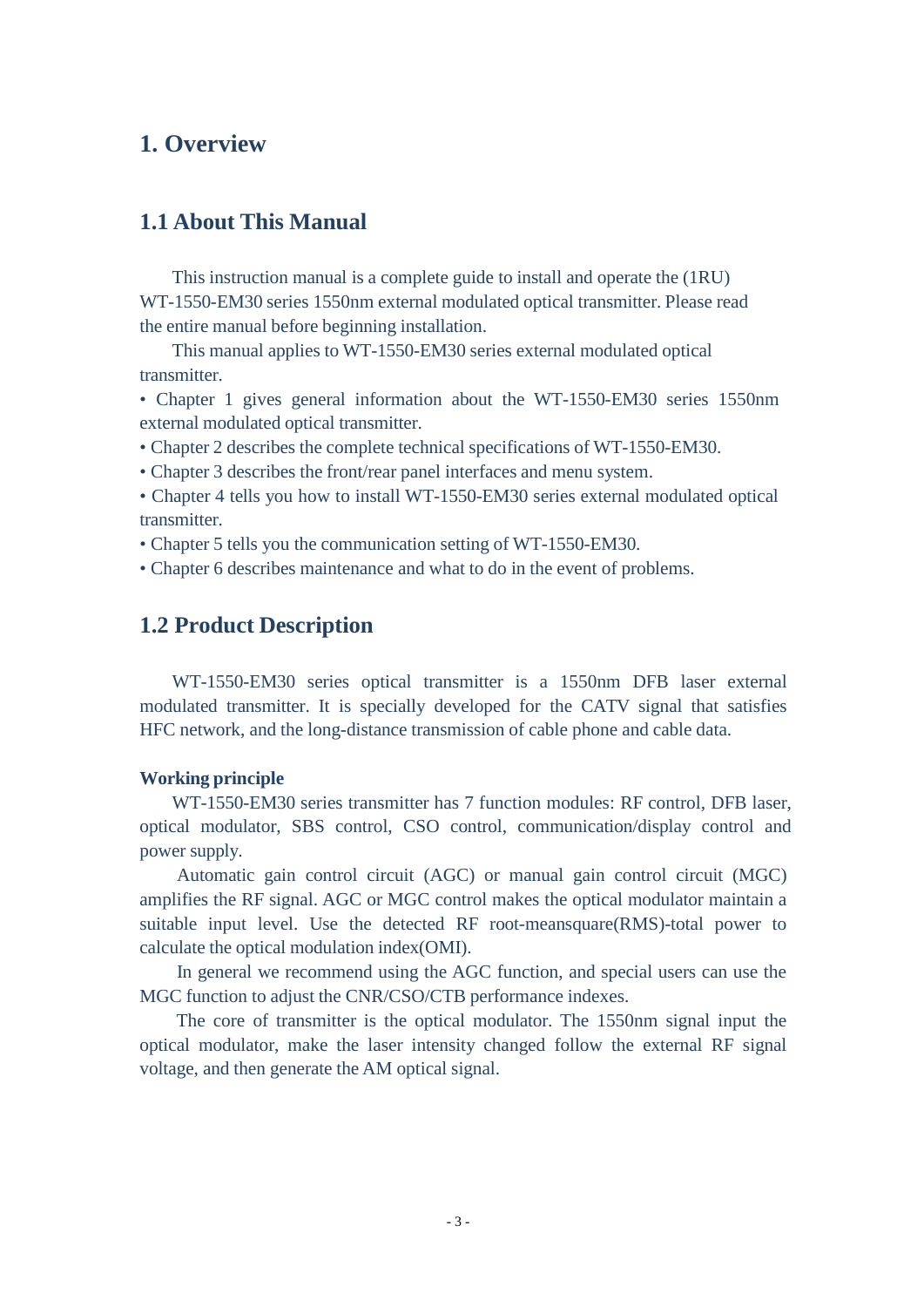<span id="page-3-0"></span>Stimulated Brillouin Scattering (SBS) occurs, when the optical input power is greater than a certain threshold value. SBS generate the lower frequency backscattered light which will attenuate the transmission light and return to the laser while destroying its performance. Causing optical power fluctuation, generates large noise, and seriously deteriorates the system carrier to noise ratio (CNR). To improve the SBS threshold, WT-1550-EM30 series optical transmitter adopts SBS control technology which is independent researched and developed by ourselves. The threshold value can be set up to 19dBm.

The optical modulator has a two-way optical signal output. Parts of that signal are routed to an InGaAs photodiode. This detection of the optical signal has two functions:

1) Detect whether the laser is normal working. Once the output optical power is 2dB lower than standard power, alarm will be set off.

2) Detect CSO distortion to optimize the bias point of the optical modulator. For working normal the detector circuit needs at least two carrier signal inputs with an interval of 24MHz. There is a CSO initialization program in the boot process. If the CSO install failed, the RF indicator will flash red, see details in **6.2 Troubleshooting.**



#### **Block Diagram**

#### **1.3 Product Applications**

- High-performance long-distance transmission
- High-power distribution network
- Redundancy loop architecture
- FTTx network
- RFOG application
- DWDM network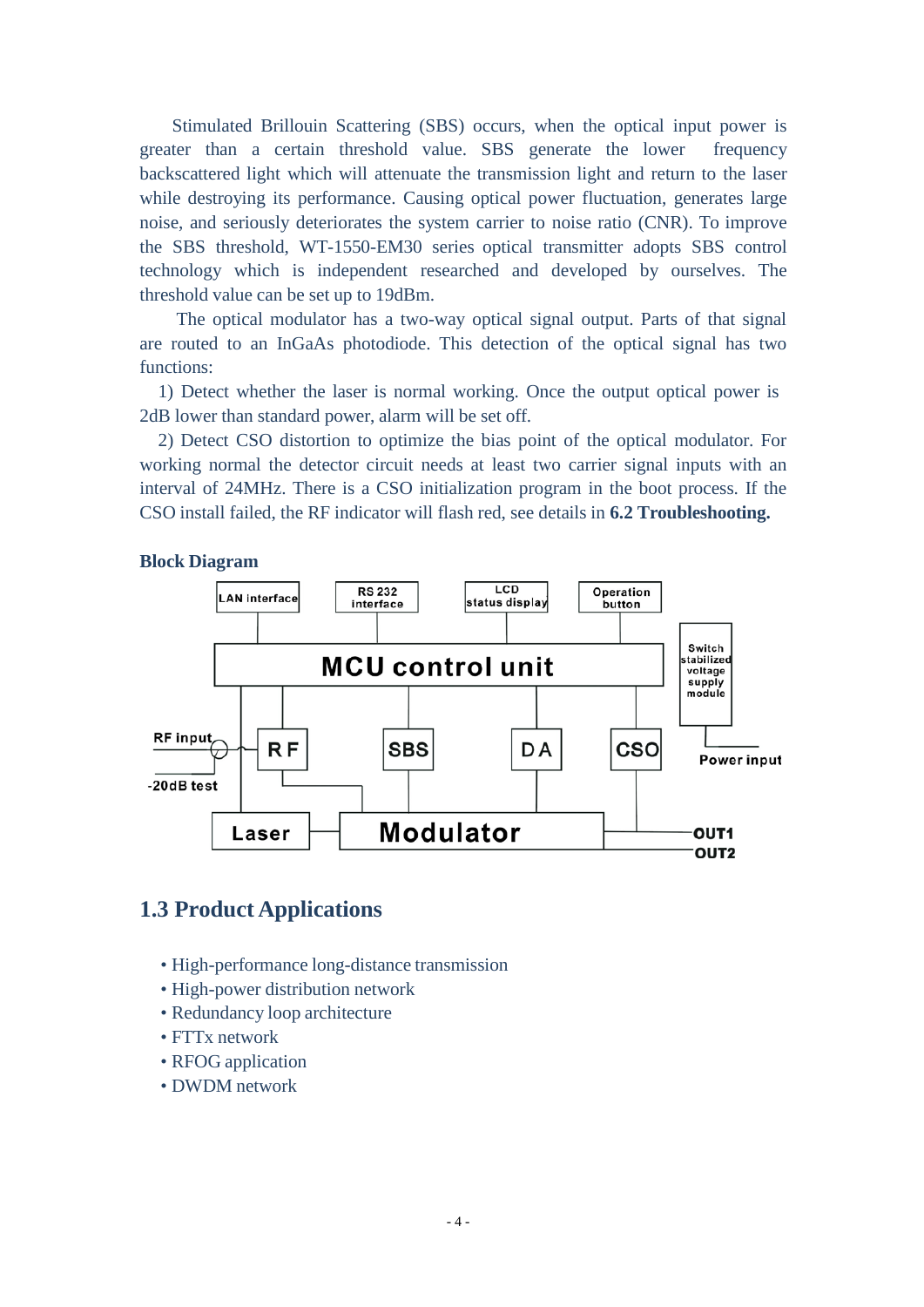## <span id="page-4-0"></span>**2. Technique Parameters**

| <b>Item</b>                     | Unit       | <b>Value</b>                                |
|---------------------------------|------------|---------------------------------------------|
| <b>Optical Wavelength</b>       | nm         | $1545 \sim 1560$ (or specified by the user) |
| Side-mode Suppression ratio     | dB         | >30                                         |
| <b>Relative Intensity Noise</b> | dB/Hz      | $<$ -160                                    |
| Wavelength Adjustment<br>Range  | <b>GHz</b> | $+\frac{50}{\text{GHz}}$                    |
| <b>Optical Power</b>            | dBm        | $2*7, 2*8, 2*9, 2*10$                       |
| <b>SBS</b> Threshold Value      | dBm        | $+13\sim+19$ (Continuously adjustable)      |
| <b>Laser Linewidth</b>          | <b>MHz</b> | 0.3                                         |

## **2.1 Optical Parameters**

### **2.2 Model Test Indicators**

| <b>Test Model</b>                    | C42              | D <sub>59</sub> | <b>D84</b>         | <b>D84</b>  |
|--------------------------------------|------------------|-----------------|--------------------|-------------|
| <b>Channel Plan</b>                  | <b>CENELEC42</b> | PALD59          | PALD <sub>84</sub> | <b>PALD</b> |
| <b>Channel Number</b><br>TV/FM/QAM64 | 42/0/0           | 59/0/0          | 84/0/0             | 30/0/48     |
| <b>Bandwidth Noise</b>               | 5                | 5               | 5                  | 5           |
| <b>CNR Tx/Rx</b>                     | 55.5             | 54.0            | 52.5               | 54.5        |
| <b>CNR Link 1</b>                    | 55.0             | 53.5            | 52.0               | 54.0        |
| <b>CNR Link 2</b>                    | 53.0             | 52.5            | 50.5               | 52.5        |
| <b>CNR Link 3</b>                    | 50.5             | 50.5            | 49.0               | 51.0        |
| $CSO$ Tx/Rx and Link 1               | 64               | 65              | 65                 | 70          |
| <b>CSO</b><br>Link <sub>2</sub>      | 63               | 65              | 65                 | 70          |
| <b>CSO</b><br>Link <sub>3</sub>      | 62               | 64              | 63                 | 65          |
| <b>CTB</b>                           | 65               | 65              | 65                 | 68          |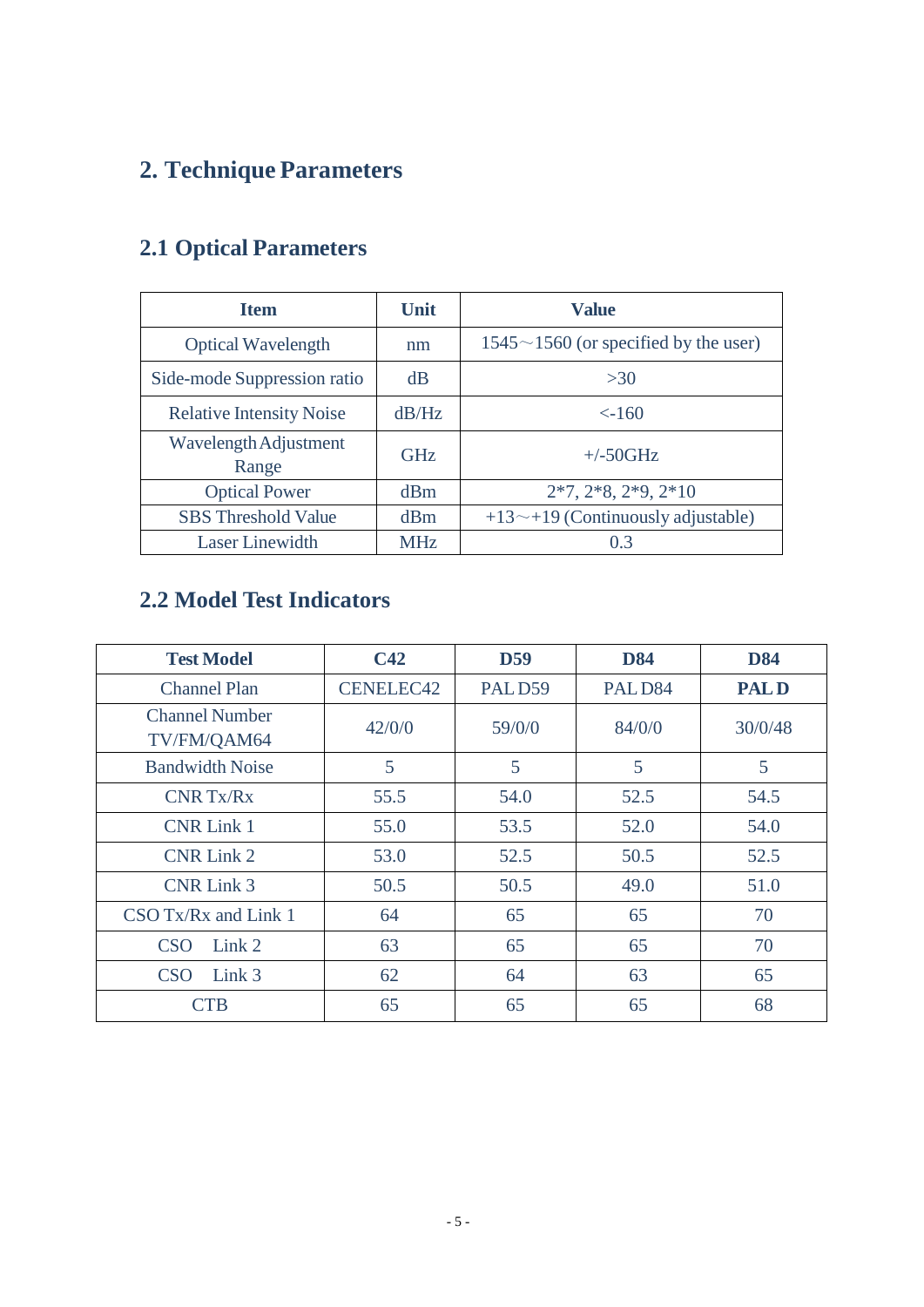### **2.3 Test Condition**

<span id="page-5-0"></span>

|        | <b>First stage</b><br><b>EDFA</b> | <b>First</b><br>paragraph<br>fiber length | <b>Second</b><br>stage<br>EDFA | <b>Second</b><br><b>RX</b><br>paragraph<br>fiber length |      | <b>SBS</b><br>(dBm) |
|--------|-----------------------------------|-------------------------------------------|--------------------------------|---------------------------------------------------------|------|---------------------|
| Tx/Rx  | No                                | No                                        | No                             | no                                                      | 0dBm | 13.5                |
| Link 1 | N <sub>o</sub>                    | 35km                                      | no                             | no                                                      | 0dBm | 13.5                |
| Link 2 | 16dBm                             | 65 <sub>km</sub>                          | no                             | no                                                      | 0dBm | 16                  |
| Link 3 | 13dBm                             | 50 <sub>km</sub>                          | 13dBm                          | 50 <sub>km</sub>                                        | 0dBm | 13.5                |

Rx with 8 pA/ÖHz input noise current density; EDFA with 5dB noise figure; RF input level at 80 dBμV / TV channel;

### **2.4 Technical Data Sheet**

| <b>Item</b>             | Unit                    | <b>Technical Parameters</b>              |
|-------------------------|-------------------------|------------------------------------------|
| RF range                | <b>MHz</b>              | $47 - 1003$                              |
| <b>RF</b> flatness      | dB                      | $+/-0.75$                                |
| RF return loss          | dB                      | $>16$                                    |
| RF input impedance      | $\Omega$                | 75                                       |
| RF input connector type |                         | F type                                   |
| Rated input level       | $dB\mu V$               | 80                                       |
| Input level range       | $dB\mu V$               | 78~96 (AGC mode, modulating signal)      |
| AGC control range       | dB                      | $+3 - -3$                                |
| MGC adjustable range    | dB                      | $0 - 15$                                 |
| Optical connector       |                         | SC/APC, FC/APC                           |
| Operating temperature   | $\rm ^{\circ}C$         | $-5 \sim 45$                             |
| Storage temperature     | $\rm ^{\circ}C$         | $-30$ ~ $+70$                            |
| <b>Power Source</b>     |                         | $90\sim$ 265VAC                          |
| Specification           | $\overline{\mathsf{V}}$ | $36 \sim 72$ VDC                         |
| Consumption             | W                       | $\leq 60$                                |
| Dimension               | mm                      | $\times$ 455(W) $\times$ 44(H)<br>483(L) |
| <b>Total Weight</b>     | kg                      | 5.5                                      |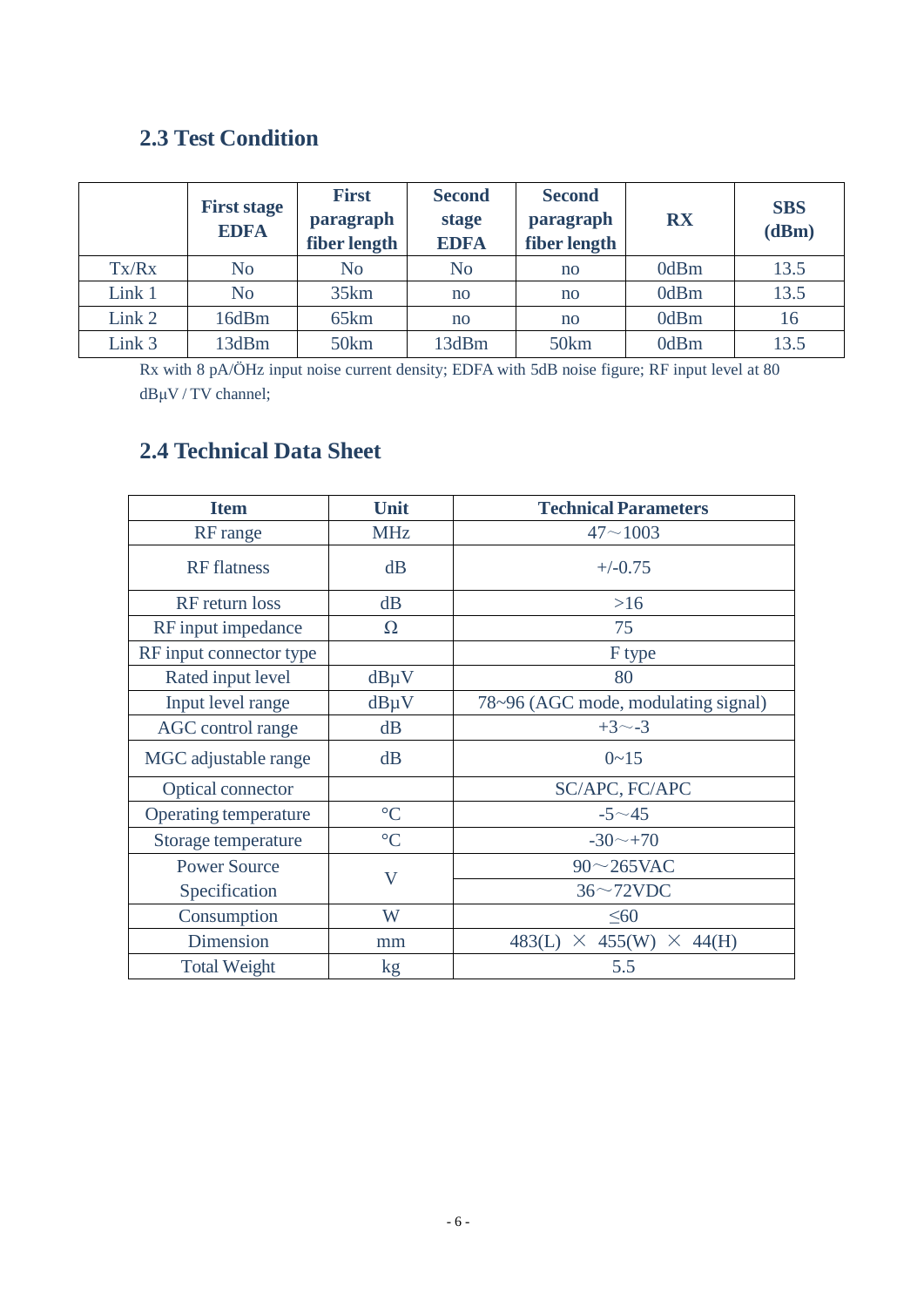## <span id="page-6-0"></span>**3. Panel Interface and Menu System Description**

#### **3.1 Front Panel**  $\overline{2}$ a a a a a **INOTECH**  $\ddot{\ddot{\text{r}}}$ œ  $\ddot{}$  $\overline{\phantom{a}}$  $\overline{\phantom{a}}$  $\frac{1}{4}$  3 10 11 8 9 **1** Power indicator **2** AGC indicator **3** RF modulation degree indicator **4** Laser indicator **5** LCD **6** ESC key **7** UP key **8** DOWN key **9** Enter key RF input port (or on the rear **11** -20dB RF input test port **10** panel, optional)

### **3.1.1 Indicator Description**

| Power indicator      | One power supply                  | LED yellow    |
|----------------------|-----------------------------------|---------------|
|                      | Two power supplies                | LED green     |
| AGC indicator        | AGC mode                          | LED green     |
|                      | MGC mode                          | LED off       |
| RF modulation degree | Normal                            | LED green     |
| indicator            | Abnormal                          | LED flash red |
|                      | Bias current, cooling current and |               |
|                      | output power are all normal       | LED green     |
| Laser indicator      | At least one of bias current,     |               |
|                      | cooling current and output power  | LED flash red |
|                      | is abnormal                       |               |

### <span id="page-6-1"></span>**3.2 Rear Panel**



| Ground stud                                                     | Power module                                                    | Fan           |
|-----------------------------------------------------------------|-----------------------------------------------------------------|---------------|
| RF input port (or on the front<br>panel, optional)              | RS232 interface                                                 | LAN interface |
| Optical output interface A (or<br>on the front panel, optional) | Optical output interface B (or<br>on the front panel, optional) |               |